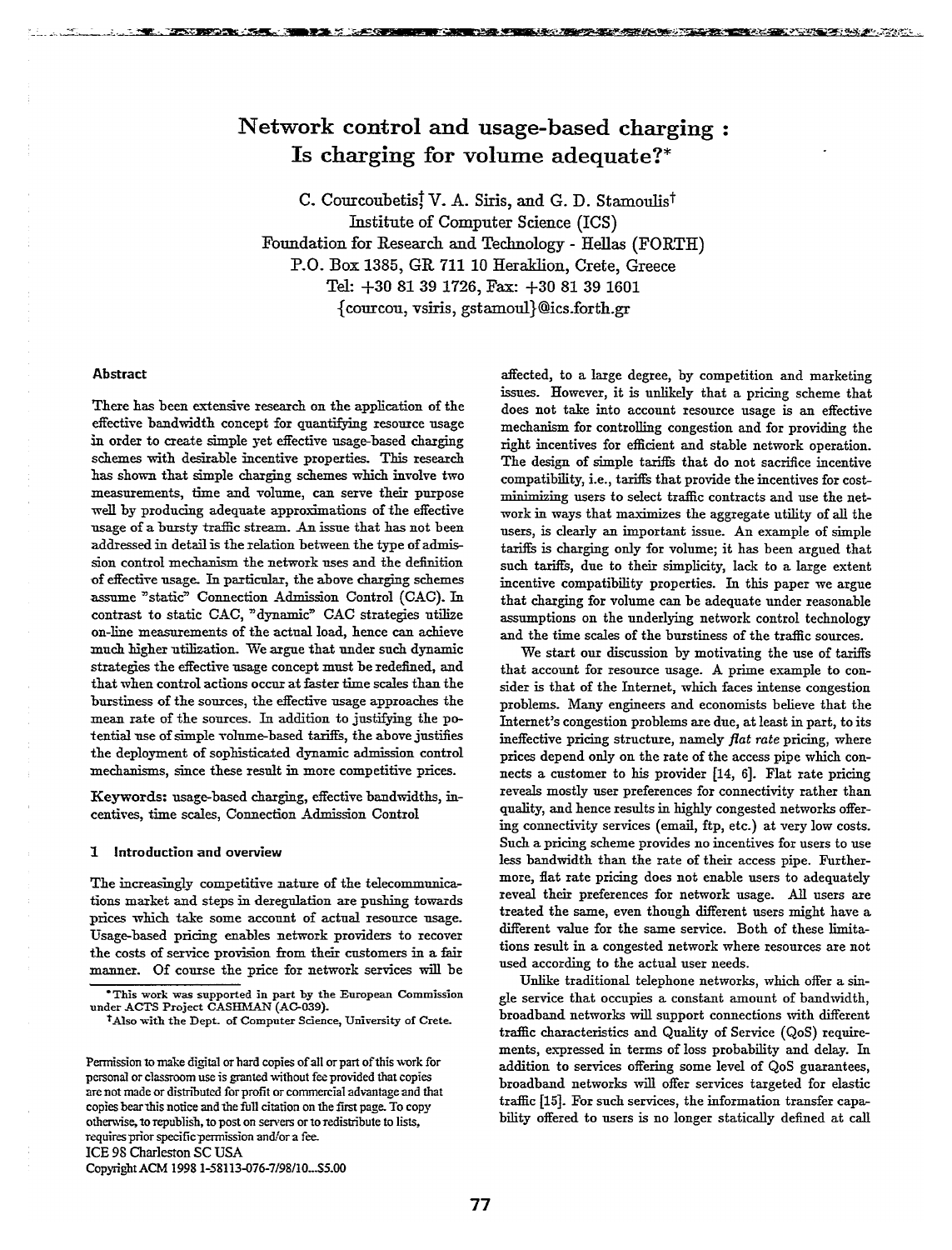setup, but can change throughout the lifetime of a connection. Pricing and resource sharing for such services is related to flow control, and an important issue is the appropriate definition of fairness, given the constraints of the time scales of the feedback loop of flow control- 'The interested reader is referred to  $[12, 13, 4]$ .

In this paper we focus solely on services where a traffic contract is statically defined at call setup. This contract specifies the maximum traffic a user is allowed to send into the network, and the performance that the network will guarantee\_ Note that this category includes not only the Constant Bit Rate (CBR) and Variable Bit Rate (VBR) services in ATM networks, and the guaranteed and controlledload services in the Internet's integrated services architecture, but also the connection of a large user with his Internet service provider.

Clearly the quality of the network service and the statistical properties of traffic should be reflected on a user's charge since the network, in order to guarantee its QoS, must reserve a corresponding amount of resources. Hence, an important first step to charging is to find a workable and accurate way for quantifying resource usage which takes into account the above characteristics. The effective bandwidth, which is based on rigorous mathematical justification [II], is a scalar which summarizes the amount of resources required by a connection in order to preserve its own QoS require ments, and the requirements of the other connections it is multiplexed with.

Recently [2], a mathematical theory for creating usagebased charging schemes using the notion of the effective bandwidth has been developed. The approach, which builds on the initial work of [10], allows for the design of tariffs that can take into account an arbitrary number of measured traffic parameters. Experiments with real traffic (Internet  $\text{WAN}$  and  $\text{MPEG-1}$  compressed video) [1] have shown that an important class of the above tariffs, where charges are based solely on time and volume, presents a good tradeoff between accuracy and accounting overhead, hence can serve their purpose well. Even though being simple, these charging schemes preserve to a large extent their incentive compatibility properties and are natural to implement with current *technology.*

*An issue* that has not been addressed in detail is related to the time window over which resource usage is measured. For esample, resource usage need not be measured for the whole duration of a connection, but can be measured over a smaller time window. Indeed, as this time window becomes smaller than the typical time it takes for the rate of the source to change, the source's rate during such an interval tends to remain rather constant, and its relative resource usage becomes proportional to the above value. This in turn implies that the effective usage (rate) of a connection over a large number of such intervals approaches the mean rate of the source. We will argue in this paper that if the network's admission control mechanism uses on-line measurements of the actual load and results in effectively loading the system, then it is sensible to define the above time window to be the time between consecutive control decisions (accept or reject an incoming connection). This suggests a new definition for the effective bandwidth that takes into account the

time scales of the admission control mechanism. Using the previous remarks, when the time scale of the arrivals of new connections is smaller than the time scale of the burstiness of the input traffic, the effective bandwidth of a connection is well approximated by its mean rate and the relative resource usage of the connection is proportional to the total volume carried.

The rest of the paper is organized as follows. In Section 2 we review the basic results from the theory of effective bandwidths and discuss how simple usage-based charging schemes with desirable incentive properties that require two measurement, time and volume, can be engineered. Section 3 deals with Connection Adruission Control (GAG), and discusses the relation of static and dynamic (or measurementbased) CAC with resource usage. We argue that in the case of dynamic GAG, the right effective bandwidth concept is different than the one originally used for static CAC. Next, Section 4 discusses how three important time scales, namely the time scale of buffer overflow, the time scale of network control, and the time scale of traffic burstiness, affect resource *usage* amd the relative performance of dynamic and static CAC. We also discuss how these affect the form of the charge. Finally, Section 5 provides some conclusions.

# 2 Charging schemes linear in time and volume based on effective bandwidths

In this section we briefly review the theory of effective bandwidths, and discuss how simple time- and volume- based charging schemes, with desirable incentive properties, can be created based on the effective bandwidth.<sup>1</sup>

# 2.1 Effective bandwidths of stationary sources

If  $X_i[0, t]$  is the amount of workload produced by a stationary source of type  $j$  in a time interval of length  $t$ , the effective bandwidth for that type of source is defined as [11]

$$
\alpha_j(s,t) = \frac{1}{st} \log E\left[e^{sX_j[0,t]}\right],\tag{1}
$$

where  $s, t$  are system parameters which depend on the characteristics of the aggregate multiplexed traffic, the QoS (cell loss), and the link parameters (capacity and buffer size) [2]. Specifically, the physical interpretation of the *time* parameter  $t$  (measured in, e.g., milliseconds) corresponds to the most probable duration of the busy periods of the buffer prior to ovefiow. The space parameter s (measured in, e.g.,  $kb^{-1}$ ) is affected by the degree of multiplexing and depends, among others, on the size of the peak rate of the multiplexed sources relative to the link capacity. In particular, for links with capacity much larger than the peak rate of the multiplexed sources, s tends to zero and  $\alpha_j(s, t)$  approaches the mean rate of the source, while for links with capacity not much larger than the peak rate of the sources, s is large and  $\alpha_i(s, t)$  approaches the peak rate.

According to the theory of multiplexing developed in [11, 2], given a target overflow probability  $e^{-\gamma}$ , the constraint on the sum of the effective bandwidths of stationary

 $1$  For a more rigorous mathematical treatment of the subject, the reader is referred to [11, 2].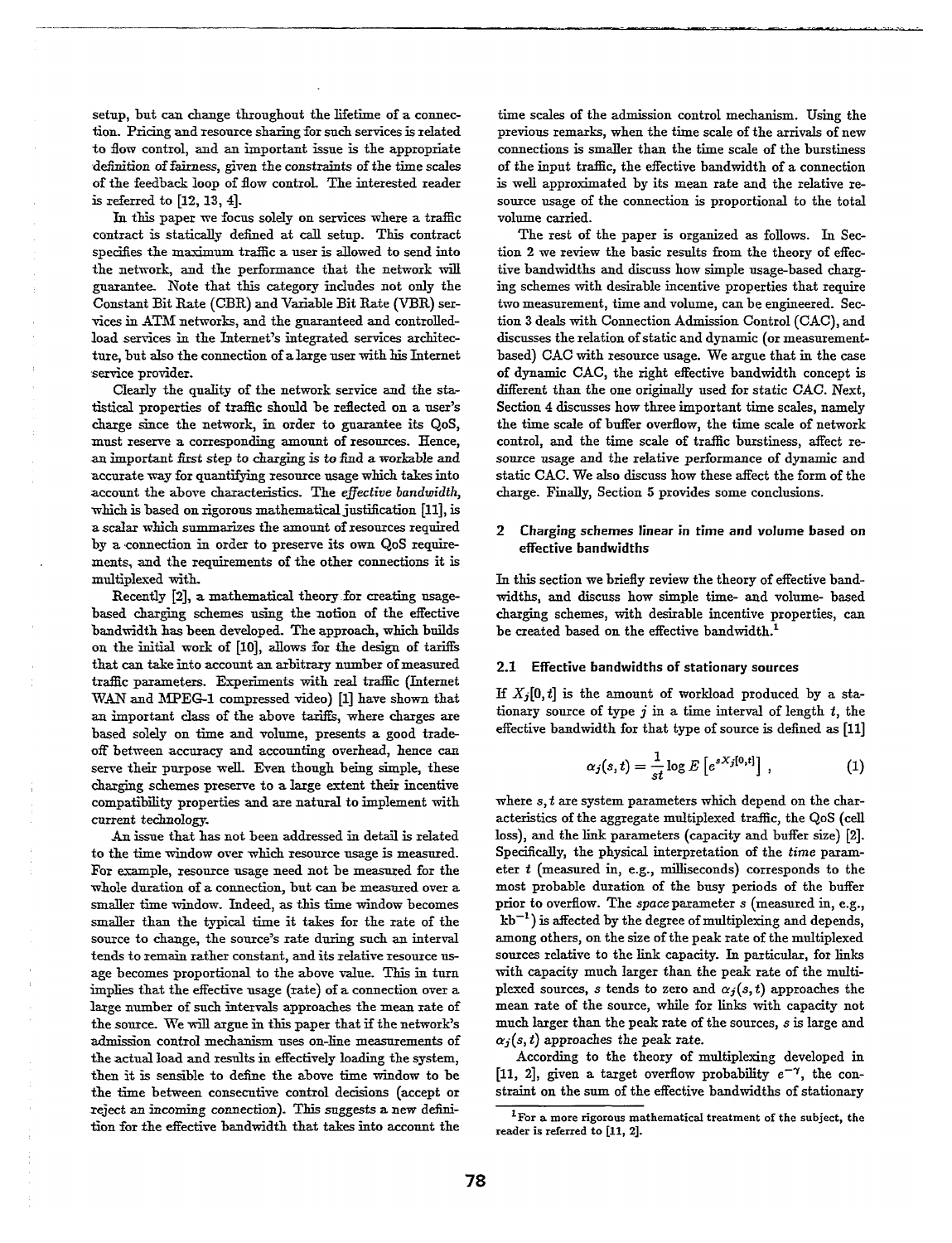sources entering a link with capacity  $C$  and buffer  $B$  has the following linear form:

$$
\sum_{j} N_{j} \alpha_{j}(s,t) \leq C + \frac{1}{t} \left( B - \frac{\gamma}{s} \right) = C^{*}, \qquad (2)
$$

where  $C^*$  is the amount of "effective resource (capacity)",  $N_j$  is the number of sources of type j, and  $(s, t)$  is an extremizing pair of

$$
\sup_{t} \inf_{s} \left[ st \sum_{i} N_j \alpha_j(s,t) - s(Ct + B) \right]. \tag{3}
$$

The optimum value of the above expression approximates the logarithm of the cell loss probability at the multiplexer.

An important property of the above definition of effective bandwidths, expressed by equation (2), is that the effective bandwidth reflects relative usage: if source A has twice as muCh effective bandwidth as source B (measured at *a* particular operating point  $s, t$ ), then source A uses twice as much resources as source B, hence one source of type A can be substituted by two sources of type B. Studies iu [5] have validated the above definition of the effective bandwidth and have shown that the pair  $(s, t)$  is, to a large extent, insensitive to small variations of the traffic mix and hence can be pre-computed off-line with reasonable accuracy for various periods of the day from existing traffic traces.

We conclude our discussion on effective bandwidths by stressing the importance of the time parameter  $t$  in determining the value of the effective bandwidth and hence the resource usage of a source. The definition  $(1)$  suggests that if the source changes many times during the window  $t$  (i.e., the time scales of burstiness are smaller than  $t$ ), then the efective bandwidth will be close to the mean rate, while if the source changes slowly compared to  $t$ , then the effective bandwidth can be substantially larger than the mean rate.

#### 2.2 Charging schemes resulting from effective bandwidths

One approach to charging would be to directly apply the effective bandwidth formula (1). However, this has a number of disadvantages. First, it is costly to implement since it re quires for each connection traces with granularity at most t, and the computation of the logarithmic moment generating function. Second, it does not take into account the resources that the network must reserve at connection setup and does not penalize users asking for "large" traffic contracts which they will not eventually use (a user that requests at connection setup the whole link capacity but sends no traffic during the connection wiU pay zero). Finally, such an approach leads to a complicated charging scheme, making it difficult for users to determine the potential effect of traffic shaping on their charge.

A second approach would be to charge a connection based on an empirical estimate of the effective bandwidth for all past connections of the same type (asking for the same traffic contract). Such a charging scheme has the same disadvantage as all-you-can-eat restaurants, namely it encourages users to over-eat, and hence provides wrong incentives to users. Note that this approach resembles flat-rate pricing.

Finally, a third approach can be to charge according to the worst case effective bandwidth that could result from the given traffic contract. Such a scheme is unfair to users that happen to send less traffic than the maximum allowed by their contract, hence encourages them to send the maximum traffic that their contract allows (similar to to the previous approach).

**1999年,1999年,1999年,1999年,1999年,1999年,1999年,1999年,1999年,1999年,1999年,1999年,1999年,1999年,1999年,1999年,1999年,1999年,199** 

The charging approach developed initially in [10] and then in [2] takes into account both static traffic contract parameters (known a priori) and dynamic parameters (measured a posteriori). In particular, the approach shows how to transform simple tariffs of the form  $aT + bV$ , where  $T$ *is* the duration and *V is* the volume of a connection (measurements), into sound approximations of the effective bandwidth of the connection, by casting all the information from the static traffic contract parameters and the operating point of the network into the value of the coefficients a, *b.*

According to the approach, based on his traflic contract, a user is offered at connection setup a set of tariffs, a tariff being a pair (a, *b), to choose from.* A rational user will select the pair  $(a, b)$  which minimizes the a priori expected value of his charge. Based on the theory developed in [10, 2], the tariff pairs  $(a, b)$  can be appropriately defined so that the expected charge for a rational user is  $\bar{\alpha}T$ , where  $\bar{\alpha}$  is an approximation of the largest effective bandwidth that is consistent with both the traffic contract and the actual traffic measurements. In  $[1]$  we investigated, for real traffic (Internet WAN and MPEG-1 compressed video), various approximations  $\bar{\alpha}$  for the effective bandwidth. The experiments have shown that the above simple time- and volumebased charging scheme results in charges that accurately reflect relative resource usage.

# 3 Connection admission control and effective bandwidths

In this section we define the basic concepts of Connection Admission Control (CAC) and discuss their relation to the definition of effective bandwidths. We will argue that the original definition of an effective bandwidth is sound only in the case of static control, whereas a new definition must be used for systems using dynamic control, which takes account of the available information and the granularity of the control actions.

Connections that request network services with some quality of service guarantees are subject to admission control. A simple definition of such a mechanism is the following. A connection request to the network contains the description of the user-network contract that must be honored if the network decides to accept the connection. This contract contains the minimum quality of service the network must provide and a maximum *value* for certain parameters (traffic contract parameters) of the traffic that will be generated by the source (possibly also the tariff that the user prefers). The network uses this information to check if it has enough resources to satisfy the new connection simultaneously with the other connections that have already been accepted. If it does, then it accepts the connection, otherwise the connection is rejected.

If one thinks of the network as a producer of services (provision of connections for carrying user traffic), then the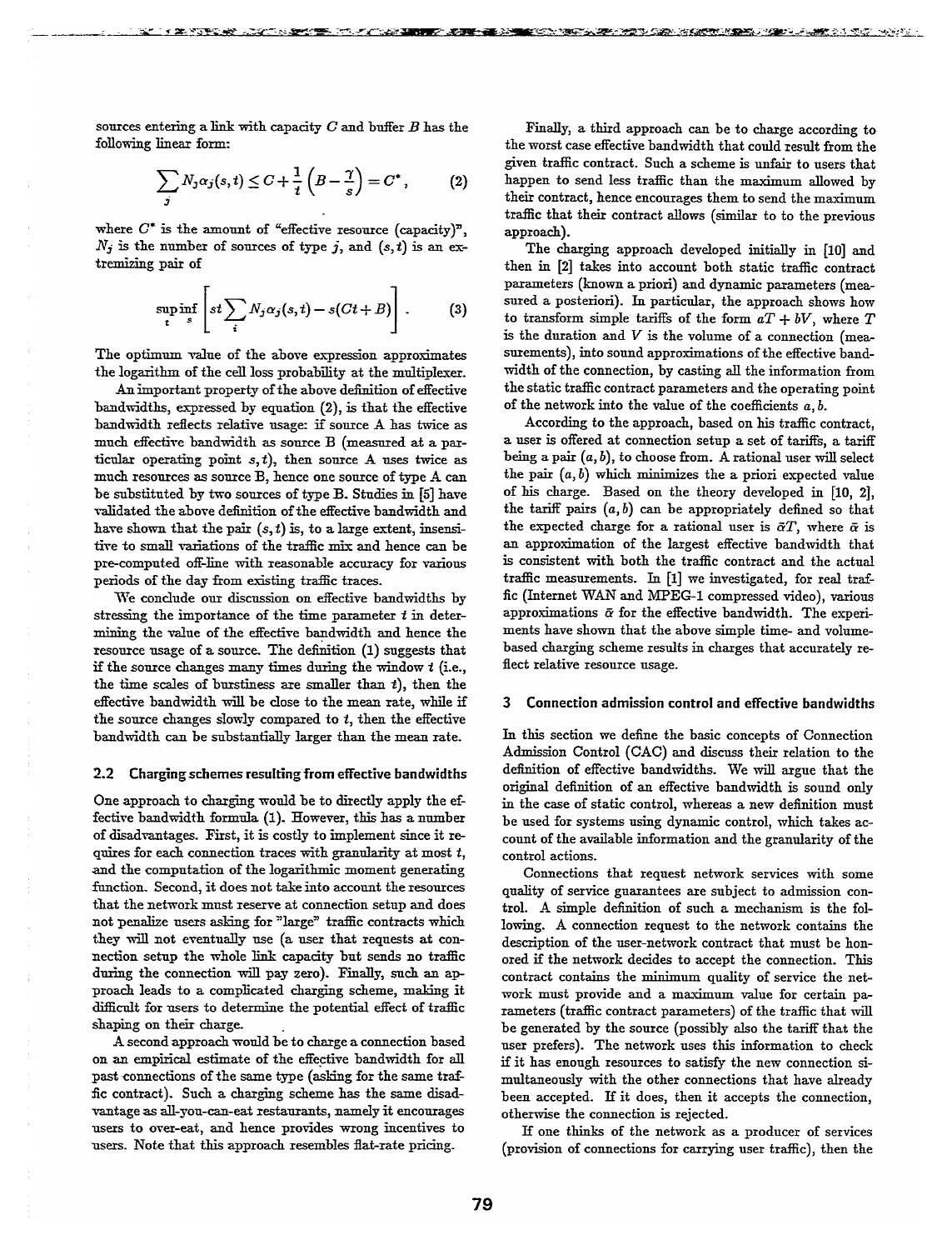connection admission control mechanism defines the technology set of the network. The operating point of the network will correspond to the solution of a complex optimization problem by the network operator, which encodes other important information (demand elasticity, etc.). When the technology set is locally characterized by linear constraints of the form *(2),* it follows that at a given operating point the price of a connection will be proportional to its effective bandwidth and the shadow price of the effective bandwidth constraint. Hence, it is important to understand how diRerent types of admission control mechanisms might influence the above constraints, which in turn will be reflected on the structure of the prices.

#### 3.1 Static versus dynamic control and effective bandwidths

There are two approaches *to Connection* .4dmission Control (CAC): static and dynamic. With static CAC2, the admission decision is based solely on the (static) traffic contract parameters and possibly on other a priori available information about the statistical properties and the burstiness of both the new connection and the other connections that have already been accepted. The intuition behind static CAC is that once a connection is accepted, the network, based on the traffic contract, reserves some amount of resources for the whole duration of the connection. This amount must correspond (see  $(2)$ ) to the effective bandwidth of the connection as deiined in the previous section (for simplicity assume that complete statistical characterization of the new source is known<sup>3</sup>), since the *admission* decision makes no assumption on future connection departures (connection du*ration) and has no other* information besides *the* statistical *description of the sources.*

Dynamic CAC can be an extremely intelligent and complex mechanism to describe, and there are many such mechanisms proposed in the literature (e-g., see [7,3, 9, 8] and the references therein). These, among other, differ in the measurements required and in the logic of accepting/rejecting connections. There are two crucial differences with static *C-4C:*

- The decision on accepting/rejecting a connection is based on the *actual* traffic load and on the rate of termination of the active connections (rate of load decrease) and azrival of new connections.
- Since the decision algorithm takes risks based on assumptions of the future of the connection arrival and departure process, the QoS is defined as the average QoS over the potential states of the system (less strict than in the case of static CAC).

An important concept that is useful to deiine for dynamic CAC is the *wnditional eflective bandwidth*of a source *over a* control interval  $T$ . Intuitively, this corresponds to the case where we multiplex a number of sources for which we have some information about their state at time O, and we want the cell loss probability over the following  $T$  time units to be at most  $e^{-\gamma}$ . Simple mathematical arguments suggest that in this case a similar equation to (2) holds, with the effective bandwidth defined by (1) where the expectation is the conditional expectation given the information at time O, and the random process is the truncation of the original one over a window of length  $T^4$ . For an on-off source, simple algebra shows that if the time to overflow the buffer  $t$  is less than *T* and T is small compared to the time it takes for the rate of the source to change, then the conditional effective bandwidth is close to the initial value of the rate (a bit less (more) if the source was on (off) initially).

A generic model for dynamic CAC is now the following. Let the control interval  $T$  correspond to the interarrival time of connection requests. Then, at the beginning of each such interval, the controller computes the sum of the conditional effective bandwidths of the accepted sources; this is the current effective load until the next decision epoch. Based on the spare capacity available, it then decides to accept or reject the new connection. Clearly a necessary condition is that the total effective load during the current control interval is less than the available capacity. But this is not sufficient for ensuring such a condition in the future, since the above measure of the effective load could be increasing due to the behavior of the sources, even though no new connection is accepted. Basically, the controller must assess the risk of accepting a particular effective load given the current information about the state of the sources; this is the probability where, without accepting new connections and only letting connections depart, eventually the effective load will exceed the capaaty. Hence, a successful strategy will operate in a controlled risk fashion, where the carried load is maximised while keeping the risk below a certain level.

We can now argue that, if many sources are multiplexed and connection arrivals occur frequently enough, any efficient dynamic control strategy will succeed in keeping the effective load close to capacity, for an overwhelmingly large proportion of control intervals. Hence, the relative resource *usage* of a source is the average of the values of the conditional effective bandwidth of the source over all control intervals that occurred during its *lifetime.* Following the example of the on-off sources, when the time to till the buffer is small compared to the control interval (connection interarrival time), and the latter time is small compared to the time scale of burstiness of the source, the above average is well approximated by the mean rate.

#### *4* Implications to charging

We have already mentioned that economic efficiency requires the design of charging schemes that are incentive compatible, hence charges should reflect actual resource usage. On the other hand, competitiveness in network service provision requires the above charges to be as low as possible. Since our charging methodology charges for effective usage, our

<sup>&</sup>lt;sup>2</sup> Static CAC can be used for providing both deterministic and statistical **QoS guarantees. OrI the other hand,** dynamic or measurement-based CAC can provide only statistical QoS guarantees.

<sup>&</sup>lt;sup>3</sup>If only traffic contract information is used for CAC, because traffic descriptors, such as the leaky bucket, provide only a crude characterization of a traffic stream, static CAC can result in very low utilization.

 $4$ To be rigorous, in order to make the truncated process stationary, we must construct a periodic process with period T, which coincides **with the original process over the given interval of time.**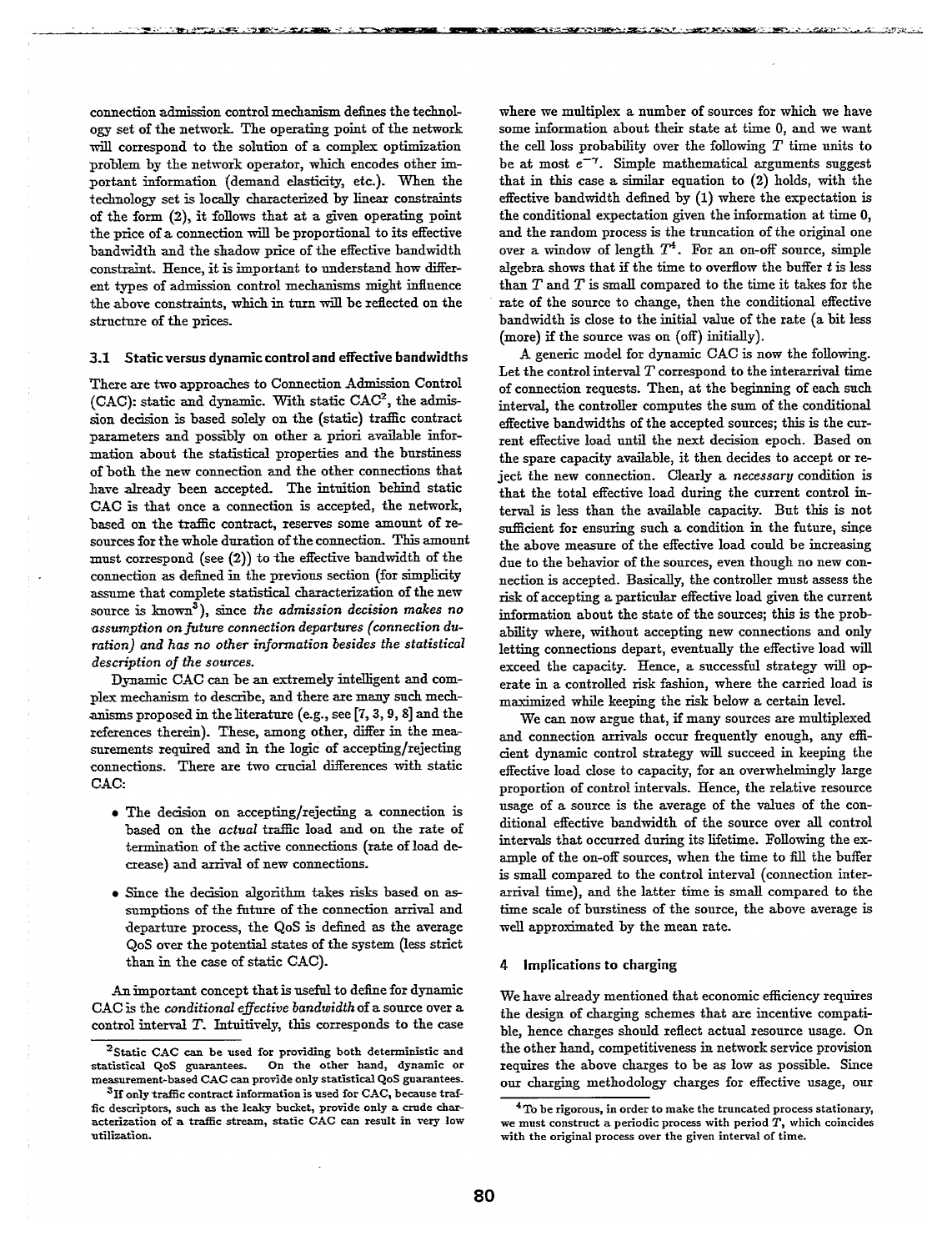charging sdemes are incentive compatible. Next we discuss the competitiveness issue using the results of the previous sectiom

Comparing the competitiveness of *static versus* dynamic CAC amounts to comparing their corresponding technology sets. Clearly, the more connections a network can handle, the smaller the absolute charge can be. We have showed that the call handling capability under both types of control is described by (2), under a diferent interpretation of the effective bandwidths. This amounts to comparing for a given connection its effective bandwidth under each admission control mechanism. We will denote the initial effective bandwidth definition as the *unconditional* eflective *bandwidth.*

A fist remark concerns the available information. Clearly, both static and dynamic CAC define smaller effective bandwidths when the available information increases. Hence, to make the comparison more interesting we assume that both mechanisms have access to complete information regarding statistical properties of the sources and that the dynamic information is as detailed as possible.

We will show that this comparison entails different results depending on the relation of the basic time scales  $t$ (typical time for filling the buffer in the multiplexer),  $T<sub>b</sub>$ (time scale of the changes of the rate of the source, i.e., burstiness) and *T* (control time scale, i.e., connection interarrival time). A first reasonable assumption is that CAC will be used for real-time traffic connections, in which case we can safely assume  $t < T$ . This is the case since in order to obtain small dday, which is required for real-time services, the buffer size must be small, hence the time to fill it will also be small. It has been observed [5] that for small buffer sizes, and in particular for buffer sizes giving a delay of less thaa 4 milliseconds (which is equivalent to a bnfer of less than 1405 cells in a 155 Mbps link), the time parameter  $t$ islessthan*100-200* milliseconds, which is smaller than typical connection interarrival times which are of the order of seconds.

First, consider the case where the time scales of traffic burstiness are smaller than the time scale of bufer overllow t. In this case, the effective bandwidth under both control strategies is close to the mean rate of the sources (by the law of large numbers, in a window  $t$  the average contribution of such *a source is close* to its mean rate), and hence both admission strategies are equally competitive. Intuitively, this is because the source mixes so fast that it is very easy to multiplex in both situations, and any *on-line* measurement becomes almost immediately obsolete.

If the time scale of traffic burstiness  $T_b$  is larger than the time scale of buffer overflow, then both the conditional effective bandwidth and the unconditional efective bandwidth initially increase (from being equal to the mean rate) as  $T<sub>b</sub>$ increases, while always the conditional being the smaller of the two. Then as  $T<sub>b</sub>$  becomes larger than the interarrival time  $T$ , the unconditional effective bandwidth continues to increase and converges to some maximum value (the on-off fluid approximation), while the conditional effective bandwidth decreases and converges to the mean rate.

The implications of the previous arguments are now straightforward. First, comparing the efficiency of dynamic versus the static CAC depends on the above time scales of the multiplexing system. The relative efficiency is inversely proportional to the ratio of the conditional and the unconditional effective bandwidths, defined for the time scales of the particular multiplexing situation. For sources varying slower than the connection arrival process, this ratio is maximized and the gain for dynamic CAC can be substantial. In many cases, dynamic CAC could accept *over 50%* more sources (the ratio of the effective bandwidth for typical onoff sources over their mean rate).

The second implication is that for the case of slowly varying sources, charging for volume, althongh being extremely simple, is incentive compatible if the network uses dynamic control strategies. Since by the previons argnment dynamic CAC is the more competitive control scheme, we can assume that snch mechanisms will be widely deployed in the future, and hence volume-based charging will be the tariff form used. This is further justified by assuming that future networks will have large capacities and hence will snpport large volumes of connection requests. Hence, the connection interarrival time will be smaller than the time scale of traffic burstiness  $T<sub>b</sub>$ , which does not depend on the size of the network.

# 5 Conclusion

There has been extensive research on the nse of the effective bandwidth for quantifying resource nsage in order to create simple yet incentive compatible nsage-based charging. The classic approach uses an effective bandwidth definition which captures effective nsage when the network control strategy for admitting connections uses no dynamic measurement information about the actnal load, and is solely based on a priori information about the connection traffic statistics. This definition has resulted in charging schemes which in their simplest form must account for both the duration and the volume of the connection. In this paper we argue that the use of more sophisticated connection admission procedures that are based on on-line dynamic traffic information can result in more competitive prices, and that under reasonable assumptions on system parameters, the resulting charging schemes need only measurements of volnme. This is of great importance for the design of future accounting systems and for defining the structure of call detail records.

Since the above schemes are accnrate when sources tend to switch behavior in time scales larger than the connection interarrival time, an interesting open question remains on providing the right incentives for users to shape their traffic in order to "slow-down" the source behavior. Interestingly enongh, slow sonrces are easier to multiplex under dynamic connection admission strategies.

# References

[1] C. Courcoubetis, F. P. Kelly, V. A. Siris, and R. Weber. A study of simple usage-based charging schemes for broadband networks. In *Proc. of IFIP International Conference on Broadband Communications (BC'98),* Stuttgart, Germany, April 1998.